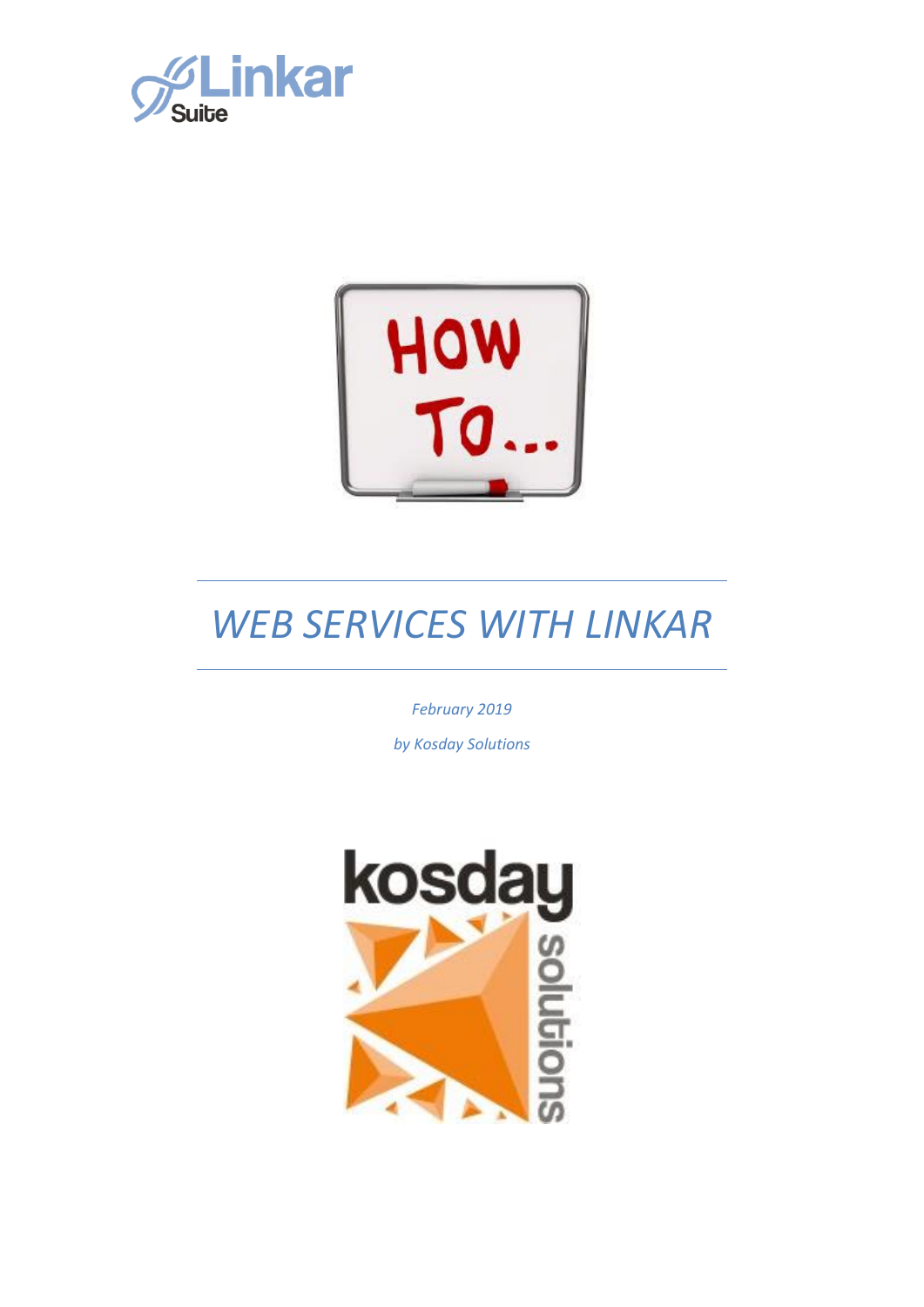

In this How To we will create and publish REST API and WCF web services working with Linkar in Visual Studio 2017.

We will start creating a new common project in order to store the code of both projects.

Create a Class Library (.Net framework) project.

File -> New -> Project…



We need to add the Linkar Client Library (**LinkarClient.dll**) that is located in your Linkar directory, *C:\LINKAR\Clients\NET\_Framework\x64* or *C:\LINKAR\Clients\NET\_Framework\x86*. Open Solution Explorer and add the library to References for this project.

Save this project as **LinkarWebCommon**.

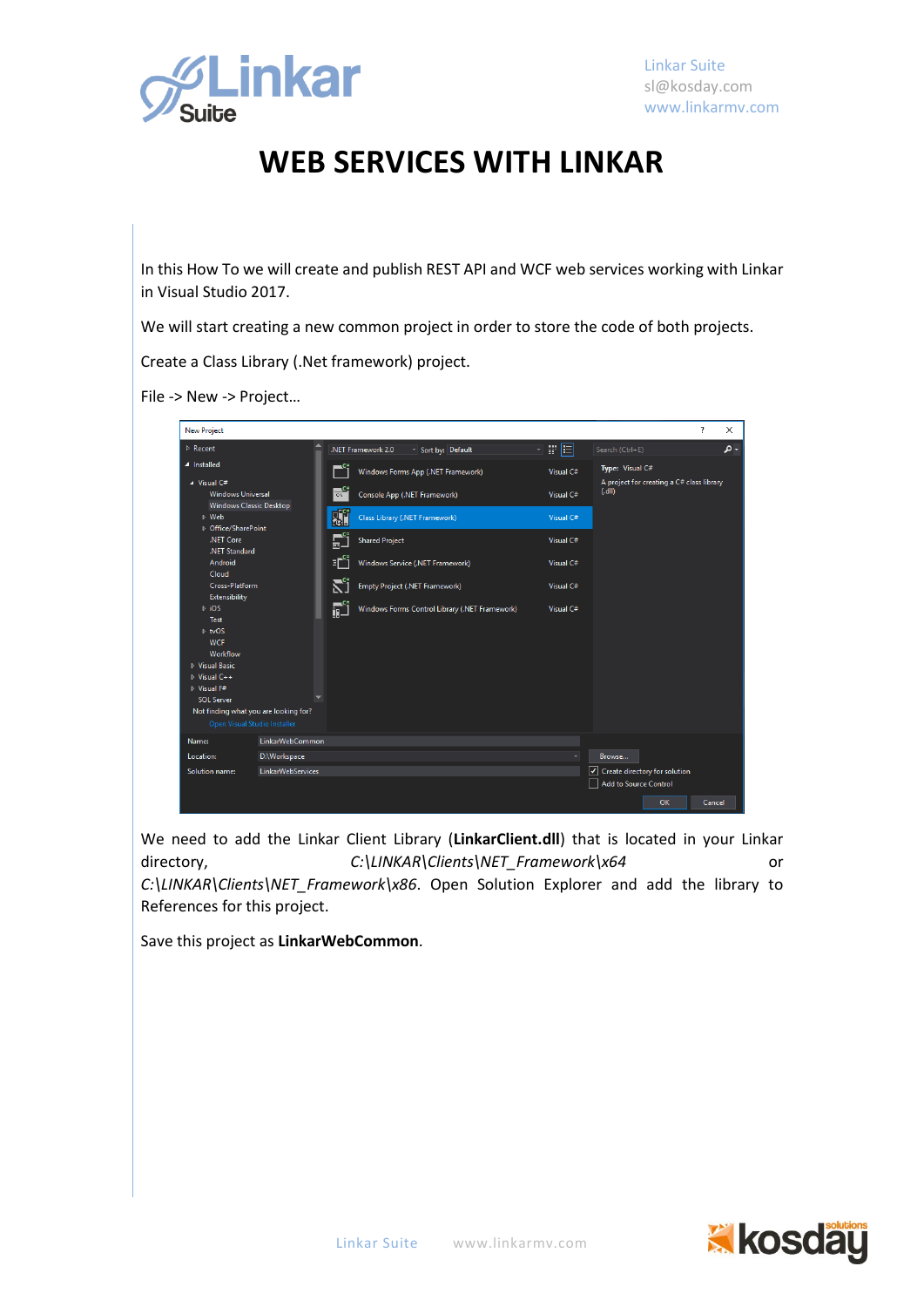

| Reference Manager - LinkarWebCommon |   |                  |                                                      |        |                 | $\overline{\cdot}$ | $\times$ |
|-------------------------------------|---|------------------|------------------------------------------------------|--------|-----------------|--------------------|----------|
| $\triangleright$ Assemblies         |   |                  |                                                      |        | Search (Ctrl+E) |                    | - م      |
| ▷ Projects                          |   | Name             | Path                                                 |        |                 |                    |          |
| $\triangleright$ Shared Projects    | ☑ | LinkarClient.dll | C:\LINKAR\Clients\NET_Framework\x64\LinkarClient.dll |        |                 |                    |          |
| $\triangleright$ COM                |   |                  |                                                      |        |                 |                    |          |
| ▲ Browse                            |   |                  |                                                      |        |                 |                    |          |
| Recent                              |   |                  |                                                      |        |                 |                    |          |
|                                     |   |                  |                                                      | Browse | OK              | Cancel             |          |

Change the class name *Class1.cs* that has been created by default to *Functions.cs* and add this code to it (change the connection credentials with yours):

```
using System;
using LinkarClient;
using LinkarCommon;
namespace LinkarWebCommon
{
    public class Functions
     {
        public static string SubDemoLinkar(string text, int seconds)
        {
            string error = "";
            string returnValue = "";
            try
\{//Remember to change your credentials to your own
               CredentialsOptions crd = new<br>
ons("192.168.1.1", 11300, "admin", "admin",CredentialsOptions("192.168.1.1", 11300, "admin", "admin", 
"MYENTRYPOINT", "", "LINKAR WEB SERVICES");
                string args = seconds + ASCII_Chars.DC4_str + text + 
ASCII_Chars.DC4_str + "";
                       subResult = LinkarClt.RunSubroutine(crd,
"SUB.DEMOLINKAR", 3, args);
                if (subResult != null && !subResult.HasError() && 
subResult.Arguments.Length == 3)
                    //Get Result Value
                   returnValue = subResult.Arguments[2];
                else
\{
```
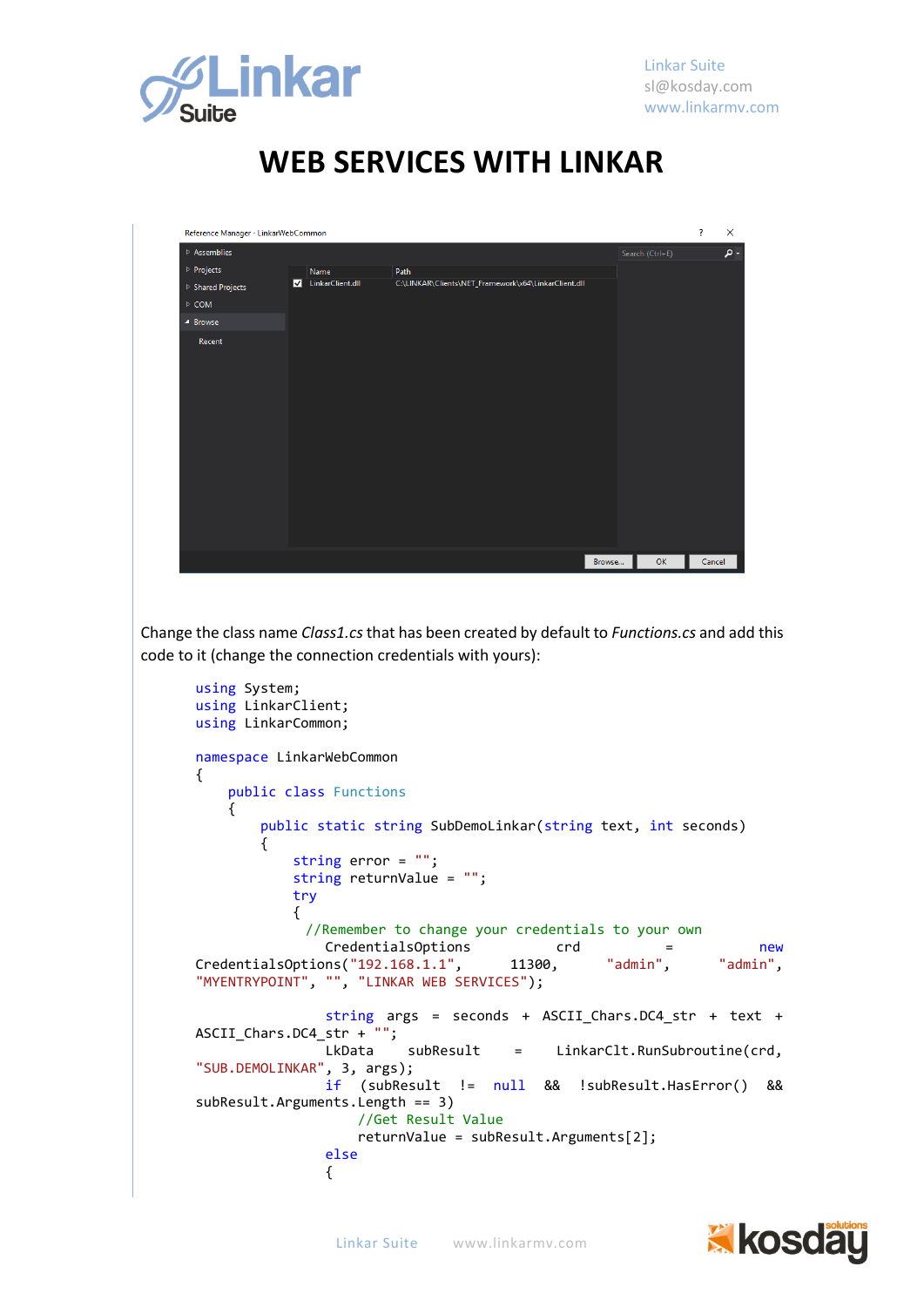

```
 //Manage Errors
                           if (subResult.HasError())
                           error = subResult.Error;<br>else if (subResult.LkF)
                                         else if (subResult.LkErrors != null && 
      subResult.LkErrors.Length > 0)
                               error = string.Join("\\r\\n", subResult. LkErrors); else if (subResult.Arguments.Length != 3)
                                error = "Invalid Output number of Arguments";
                            else
                                error = "UNKNOW ERROR";
        }
        }
                    catch (Exception ex)
       \{ throw ex;
        }
                    if (string.IsNullOrEmpty(error))
                       return returnValue;
                    else
                       throw new Exception(error);
               }
           }
      }
This code will call a basic subroutine in your Linkar Demo MV account. The name of the 
subroutine is SUB.DEMOLINKAR and is located in LK.BP file:
      SUBROUTINE SUB.DEMOLINKAR(SECONDS,DOWN,UPPER)
             *---------------------------------------------------------*
             * SECONDS=Seconds waiting for the action *
             * DOWN=Any text in low case *
             * UPPER=Same text in upper case *
             *---------------------------------------------------------*
             SLEEP SECONDS
             UPPER=OCONV(DOWN,"MCU") 
      RETURN
      END
```
With the *SubDemoLinkar* function, we call this subroutine by sending 3 arguments, *seconds*  (number of seconds the subroutine will wait to perform the rest of the action), *text* (any text string in lower case) and an empty one. The function result is the same text in upper case.

This is only an example. You can use all the necessary functions (*Select, Read, Update, Delete….*) and do whatever you need in the subroutine.

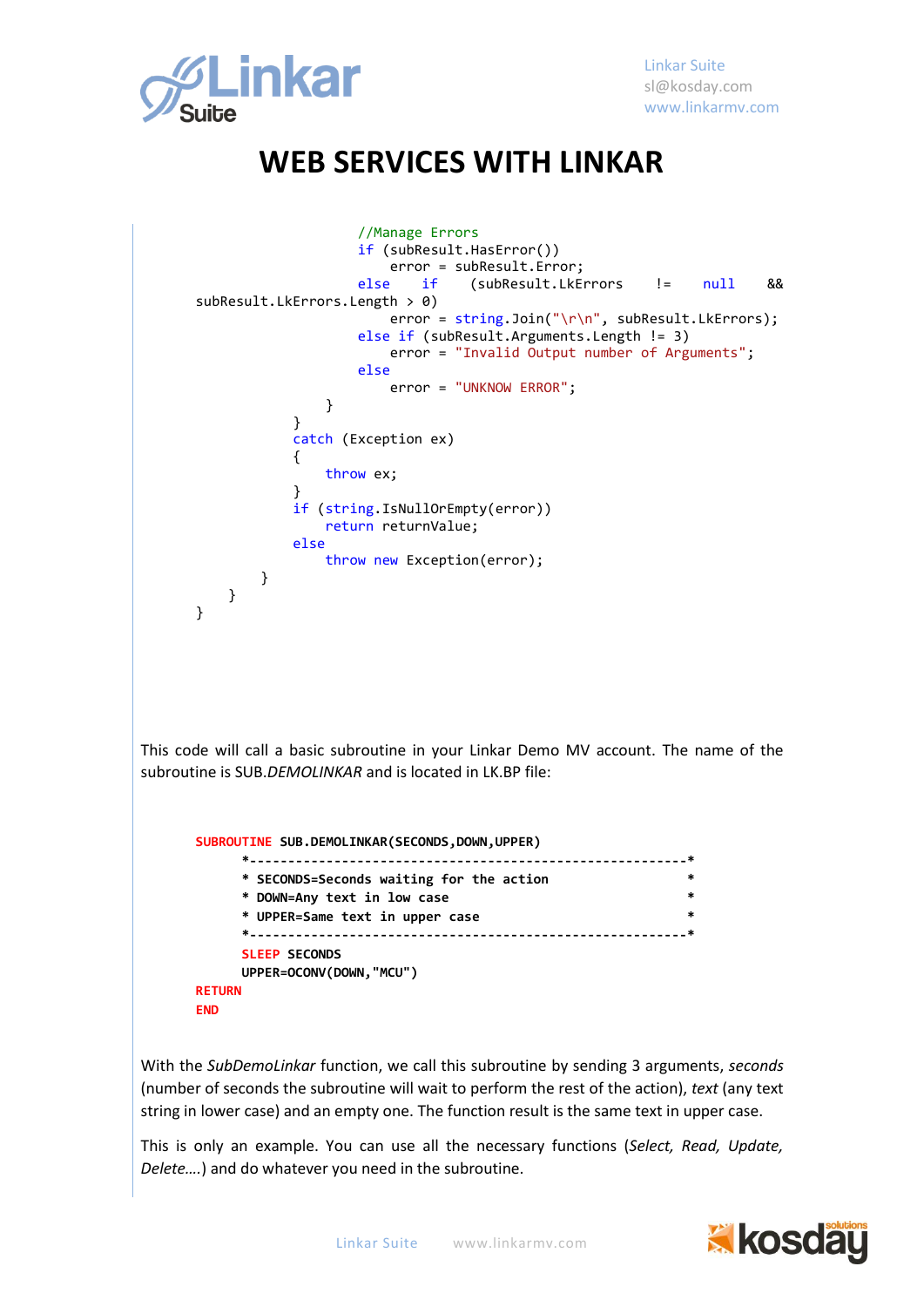

Linkar Suite [sl@kosday.com](mailto:sl@kosday.com) www.linkarmv.com

## **WEB SERVICES WITH LINKAR**

You must remember to change your credentials in the code.

Now we are going to create each Project type.

#### **WCF PROJECT**

We will create a new Project in the same solution.

Right click on the Solution in Solution explorer and choose Add  $\rightarrow$  New Project ...

| <b>Add New Project</b>                                                                   |                                |                |                                         |                  |         |           |                                                                             |    | ?      | $\times$ |
|------------------------------------------------------------------------------------------|--------------------------------|----------------|-----------------------------------------|------------------|---------|-----------|-----------------------------------------------------------------------------|----|--------|----------|
| Recent                                                                                   |                                |                | .NET Framework 4.6                      | Sort by: Default | 罪国<br>⊣ |           | Search (Ctrl+E)                                                             |    |        | - م      |
| ▲ Installed                                                                              |                                | Q÷             | <b>WCF Service Library</b>              |                  |         | Visual C# | Type: Visual C#                                                             |    |        |          |
| $\blacktriangle$ Visual C#<br><b>Windows Universal</b><br><b>Windows Classic Desktop</b> |                                | $\mathbf{Q}_i$ | <b>WCF Service Application</b>          |                  |         | Visual C# | A project for creating WCF Service<br>Application that is hosted in IIS/WAS |    |        |          |
| ▷ Web<br>D Office/SharePoint                                                             |                                | ඈ              | <b>WCF Workflow Service Application</b> |                  |         | Visual C# |                                                                             |    |        |          |
| .NET Core<br>.NET Standard                                                               |                                | œ              | <b>Syndication Service Library</b>      |                  |         | Visual C# |                                                                             |    |        |          |
| Android<br>Cloud<br>Cross-Platform                                                       |                                |                |                                         |                  |         |           |                                                                             |    |        |          |
| Extensibility<br>$\triangleright$ iOS                                                    |                                |                |                                         |                  |         |           |                                                                             |    |        |          |
| Test                                                                                     |                                |                |                                         |                  |         |           |                                                                             |    |        |          |
| $b$ tvOS<br><b>WCF</b>                                                                   |                                |                |                                         |                  |         |           |                                                                             |    |        |          |
| Workflow<br><b>D</b> Visual Basic                                                        |                                |                |                                         |                  |         |           |                                                                             |    |        |          |
| $\triangleright$ Visual C++<br>$\triangleright$ Visual F#                                |                                |                |                                         |                  |         |           |                                                                             |    |        |          |
| <b>SOL Server</b>                                                                        |                                |                |                                         |                  |         |           |                                                                             |    |        |          |
| ▷ Telerik<br><b>Power Query</b>                                                          |                                |                |                                         |                  |         |           |                                                                             |    |        |          |
| Not finding what you are looking for?<br>Open Visual Studio Installer                    |                                |                |                                         |                  |         |           |                                                                             |    |        |          |
| Name:                                                                                    | LinkarWebWCF                   |                |                                         |                  |         |           |                                                                             |    |        |          |
| Location:                                                                                | D:\Workspace\LinkarWebServices |                |                                         |                  |         |           | Browse                                                                      |    |        |          |
|                                                                                          |                                |                |                                         |                  |         |           |                                                                             | OK | Cancel |          |

We must add a Reference to the **LinkarWebCommon** project created before in order to use the *SubDemoLinkar* function defined there.

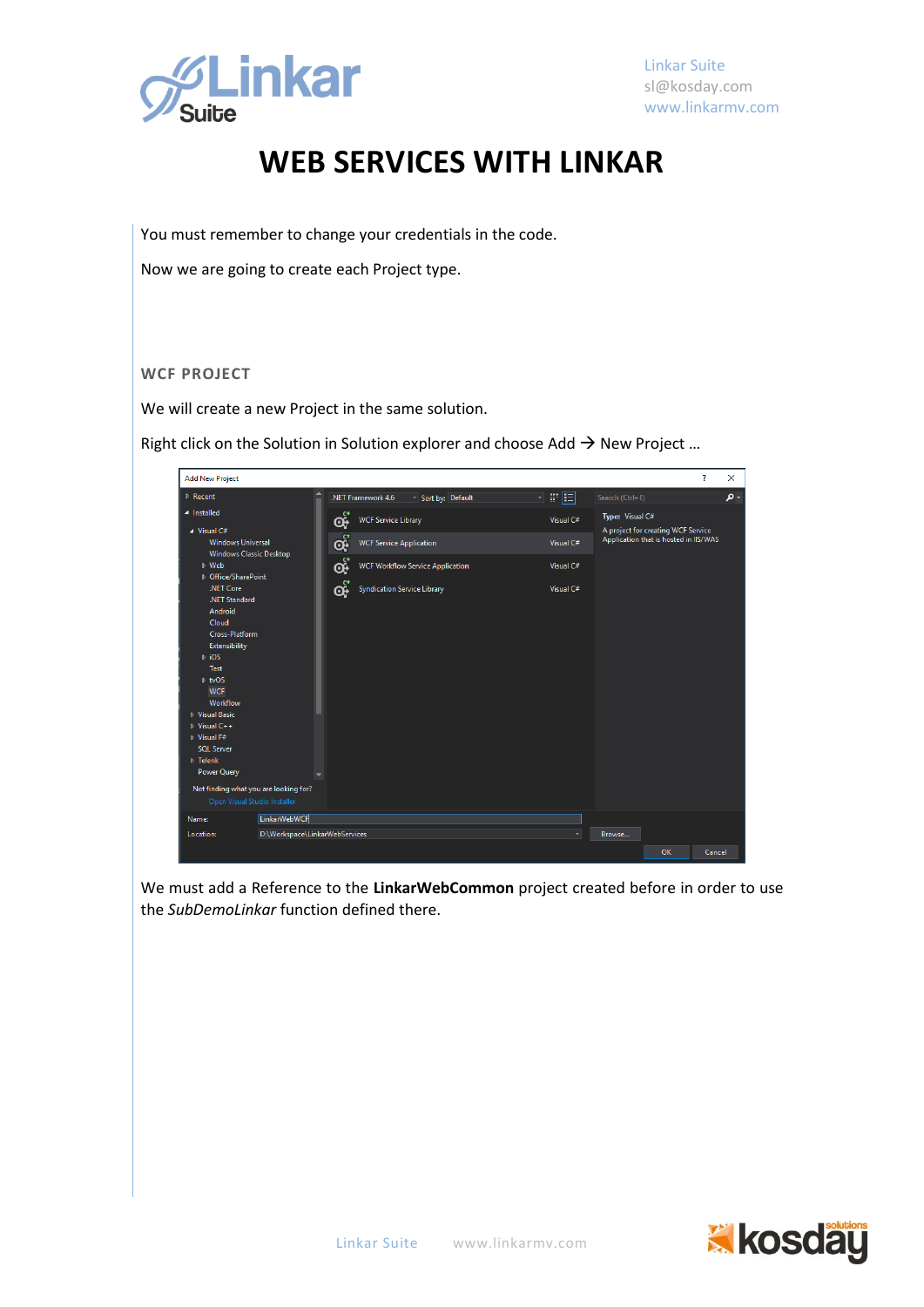

| Reference Manager - LinkarWebWCF |                |                 |                                                                       |        |                 | $\overline{\cdot}$ | $\times$ |
|----------------------------------|----------------|-----------------|-----------------------------------------------------------------------|--------|-----------------|--------------------|----------|
| $\triangleright$ Assemblies      |                |                 |                                                                       |        | Search (Ctrl+E) |                    | ام       |
| ▲ Projects                       |                | Name            | Path                                                                  |        | Name:           |                    |          |
| Solution                         | $\blacksquare$ | LinkarWebCommon | D:\Workspace\LinkarWebServices\LinkarWebCommon\LinkarWebCommon.csproj |        | LinkarWebCommon |                    |          |
| D COM                            |                |                 |                                                                       |        |                 |                    |          |
| ▷ Browse                         |                |                 |                                                                       |        |                 |                    |          |
|                                  |                |                 |                                                                       |        |                 |                    |          |
|                                  |                |                 |                                                                       |        |                 |                    |          |
|                                  |                |                 |                                                                       |        |                 |                    |          |
|                                  |                |                 |                                                                       |        |                 |                    |          |
|                                  |                |                 |                                                                       |        |                 |                    |          |
|                                  |                |                 |                                                                       |        |                 |                    |          |
|                                  |                |                 |                                                                       |        |                 |                    |          |
|                                  |                |                 |                                                                       |        |                 |                    |          |
|                                  |                |                 |                                                                       |        |                 |                    |          |
|                                  |                |                 |                                                                       |        |                 |                    |          |
|                                  |                |                 |                                                                       |        |                 |                    |          |
|                                  |                |                 |                                                                       |        |                 |                    |          |
|                                  |                |                 |                                                                       | Browse | OK              | Cancel             |          |

This new Project will create some files by default. We must pay attention to two of them, *IService1.cs* and *Iservice1.svc*.

We must change their code with ours:

```
IService1.cs
       using System.ServiceModel;
       namespace LinkarWebWCF
       {
            [ServiceContract]
            public interface IService1
            {
                 [OperationContract]
                string GetData(string text, int seconds);
            }
       }
```
#### **Service1.cs**

```
using LinkarWebCommon;
namespace LinkarWebWCF
{
     public class Service1 : IService1
     {
         public string GetData(string text, int seconds)
         {
             //Call common project
             return Functions.SubDemoLinkar(text, seconds);
```
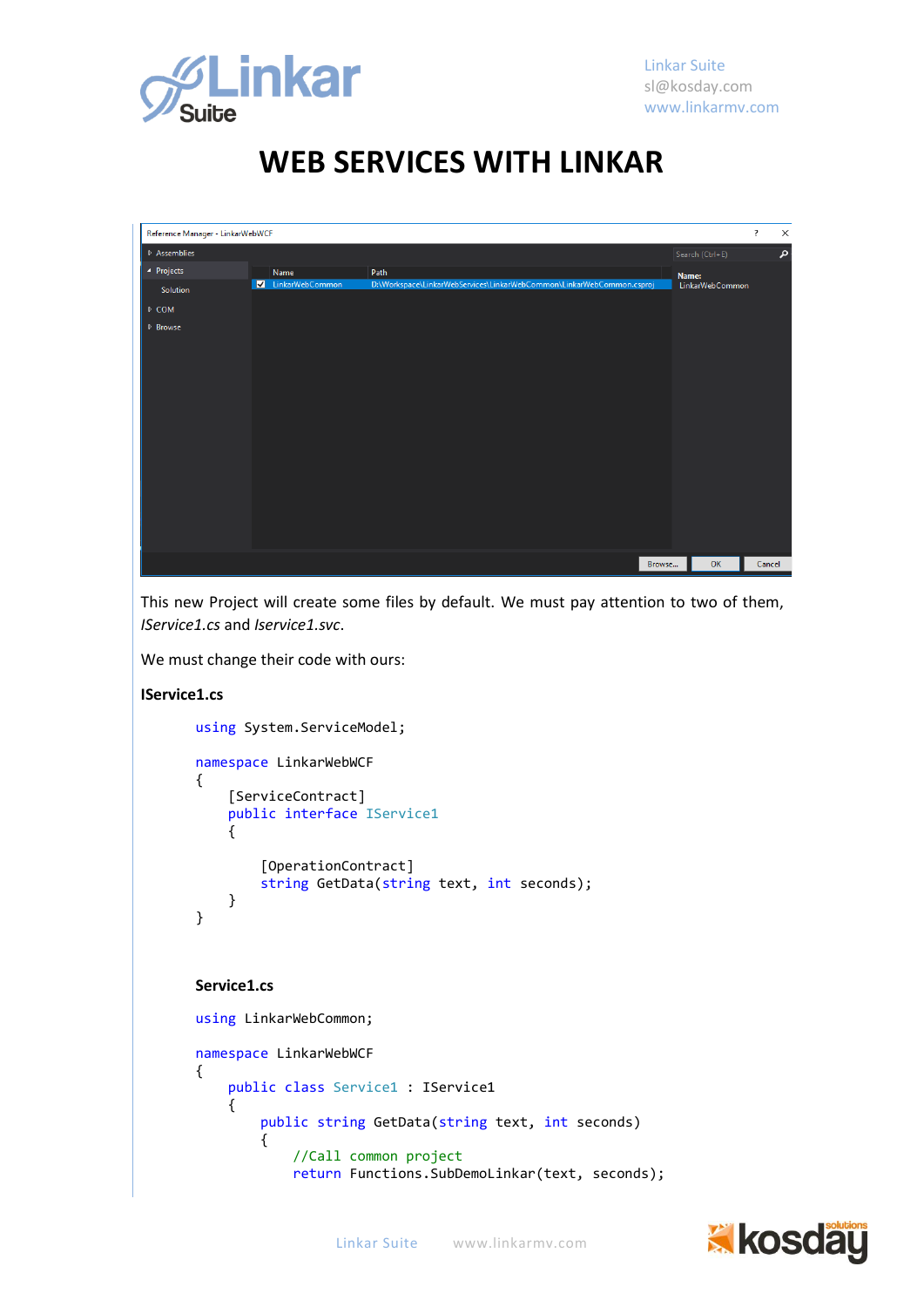

}

}

}

### **WEB SERVICES WITH LINKAR**

With this code we expose only one method in the service, which calls the *SubDemoLinkar* function defined before in the *LinkaWebCommon* project, which also calls the SUB.DEMOLINKAR Basic subroutine in your MV account.

#### *PUBLISH THE WCF PROJECT*

We need to publish the WCF Project. The Visual Studio Assistant can be used. To open the Solution Explorer, right click on the *LinkarWebWCF* and select *Publish*.

| Overview<br><b>Connected Services</b><br>Publish | Publish<br>Publish your app to Azure or another host. Learn more<br>Microsoft Azure<br>IIS, FTP, etc<br><b>App Service</b> | Folder |
|--------------------------------------------------|----------------------------------------------------------------------------------------------------------------------------|--------|
|                                                  | Choose a folder<br>bin\Release\PublishOutput<br>◉<br>Publish                                                               | Browse |
|                                                  | <b>Continuous Delivery</b>                                                                                                 |        |
|                                                  | Automatically publish your application to Azure with continuous delivery<br><b>Start</b>                                   |        |

#### *USING WCF SERVICE*

The easiest way to use the WCF web service is to use the Visual Studio assistant.

Create a small project like a console app, right click on References, select Add Service and choose the Service URL you have obtained in the previous step when you published the service.

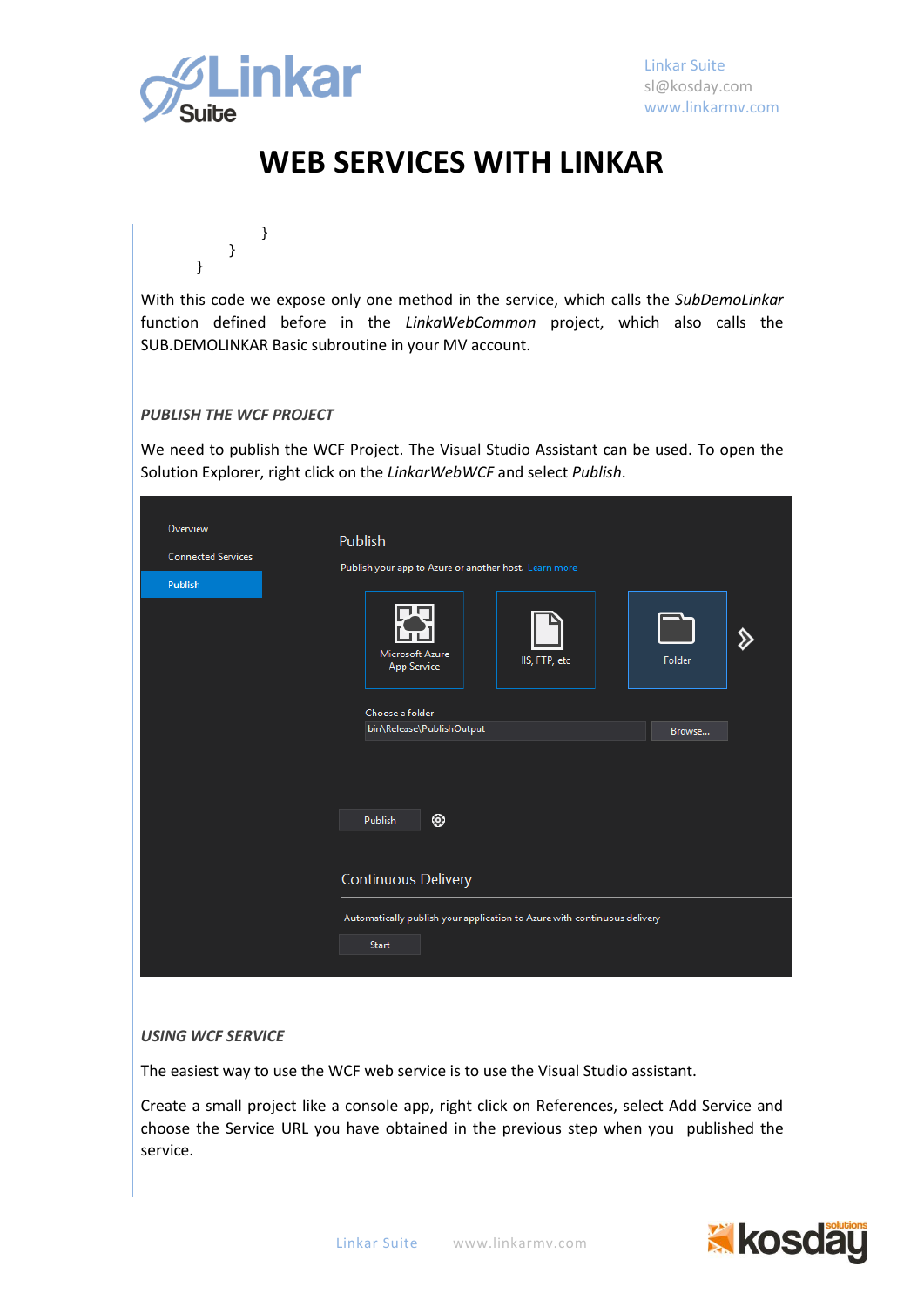

| <b>Add Service Reference</b>                                                                                                                     |                                                                                                  | ?               |          |  |  |  |  |
|--------------------------------------------------------------------------------------------------------------------------------------------------|--------------------------------------------------------------------------------------------------|-----------------|----------|--|--|--|--|
|                                                                                                                                                  |                                                                                                  |                 | $\times$ |  |  |  |  |
| To see a list of available services on a specific server, enter a service URL and click Go. To browse for available<br>services, click Discover. |                                                                                                  |                 |          |  |  |  |  |
| Address:                                                                                                                                         |                                                                                                  |                 |          |  |  |  |  |
|                                                                                                                                                  | http://localhost:50255/Service1.svc<br>Go                                                        | <b>Discover</b> |          |  |  |  |  |
| Services:                                                                                                                                        | Operations:                                                                                      |                 |          |  |  |  |  |
| ⊿ @ Service1.svc<br>4 ¤ Service1                                                                                                                 | © GetData<br>* <sup>0</sup> IService1                                                            |                 |          |  |  |  |  |
|                                                                                                                                                  |                                                                                                  |                 |          |  |  |  |  |
|                                                                                                                                                  | 1 service(s) found at address 'http://localhost:50255/Service1.svc'.                             |                 |          |  |  |  |  |
| Namespace:                                                                                                                                       |                                                                                                  |                 |          |  |  |  |  |
| LinkarWebWCF                                                                                                                                     |                                                                                                  |                 |          |  |  |  |  |
| Advanced                                                                                                                                         | <b>OK</b>                                                                                        | Cancel          |          |  |  |  |  |
|                                                                                                                                                  | Now, you can use it with this code:                                                              |                 |          |  |  |  |  |
|                                                                                                                                                  | string text = $"hello"$ ;<br>$int$ seconds = 5;<br>try<br>LinkarWebWCF.Service1Client            |                 |          |  |  |  |  |
|                                                                                                                                                  | test<br>$=$<br>LinkarWebWCF.Service1Client();<br>Console.WriteLine(test.GetData(text, seconds)); |                 | new      |  |  |  |  |
|                                                                                                                                                  | }<br>catch (Exception ex)<br>$\{$                                                                |                 |          |  |  |  |  |
|                                                                                                                                                  | Console.WriteLine("WCF ERROR: " + ex.Message);<br>}                                              |                 |          |  |  |  |  |
| <b>API REST PROJECT</b>                                                                                                                          |                                                                                                  |                 |          |  |  |  |  |
|                                                                                                                                                  | We will create a new Project in the same solution.                                               |                 |          |  |  |  |  |

Right click on the Solution in Solution explorer and choose Add  $\rightarrow$  New Project ...

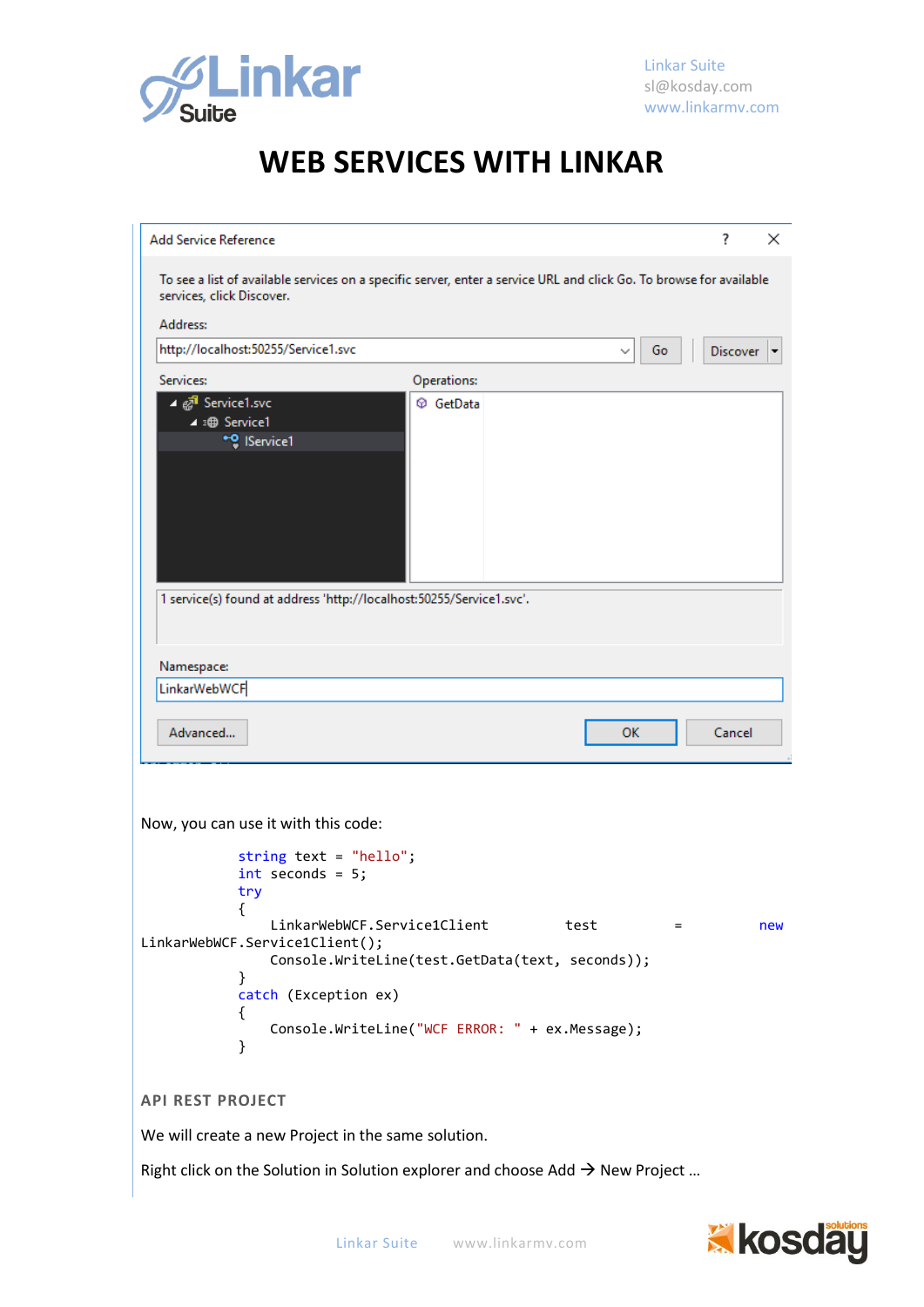

| <b>Add New Project</b>                                                                                                                                                                                                                                                                                                                                                                |                                                     |           | ?<br>$\times$                                                                                                                                                                          |
|---------------------------------------------------------------------------------------------------------------------------------------------------------------------------------------------------------------------------------------------------------------------------------------------------------------------------------------------------------------------------------------|-----------------------------------------------------|-----------|----------------------------------------------------------------------------------------------------------------------------------------------------------------------------------------|
| $\triangleright$ Recent                                                                                                                                                                                                                                                                                                                                                               | .NET Framework 4.6<br>Sort by: Default              | 可能同       | م<br>Search (Ctrl+E)                                                                                                                                                                   |
| ▲ Installed                                                                                                                                                                                                                                                                                                                                                                           | <b>ASP.NET Core Web Application</b>                 | Visual C# | Type: Visual C#                                                                                                                                                                        |
| $\blacktriangle$ Visual C#<br><b>Windows Universal</b><br>Windows Classic Desktop<br>$\blacktriangle$ Web<br><b>Web Site</b><br>D Office/SharePoint<br>.NET Core<br>.NET Standard<br>Android<br>Cloud<br>Cross-Platform<br>Extensibility<br>$\triangleright$ iOS<br><b>Test</b><br>$D$ tvOS<br><b>WCF</b><br>Workflow<br>▷ Visual Basic<br>$\triangleright$ Visual C++<br>D Visual F# | 57<br>ASP.NET Web Application (.NET Framework)<br>⊕ | Visual C# | Project templates for creating ASP.NET<br>applications. You can create ASP.NET Web<br>Forms, MVC, or Web API applications and<br>add many other features in ASP.NET.<br>Pr<br>ca<br>ap |
| <b>SOL Server</b><br>$D$ Telerik                                                                                                                                                                                                                                                                                                                                                      |                                                     |           |                                                                                                                                                                                        |
| Power Ouerv                                                                                                                                                                                                                                                                                                                                                                           |                                                     |           |                                                                                                                                                                                        |
| Not finding what you are looking for?                                                                                                                                                                                                                                                                                                                                                 |                                                     |           |                                                                                                                                                                                        |
| Open Visual Studio Installer                                                                                                                                                                                                                                                                                                                                                          |                                                     |           |                                                                                                                                                                                        |
| LinkarWebAPIRest<br>Name:                                                                                                                                                                                                                                                                                                                                                             |                                                     |           |                                                                                                                                                                                        |
| D:\Workspace\LinkarWebServices<br>Location:                                                                                                                                                                                                                                                                                                                                           |                                                     |           | Browse                                                                                                                                                                                 |
|                                                                                                                                                                                                                                                                                                                                                                                       |                                                     |           | OK<br>Cancel                                                                                                                                                                           |

Now choose the Web API option.

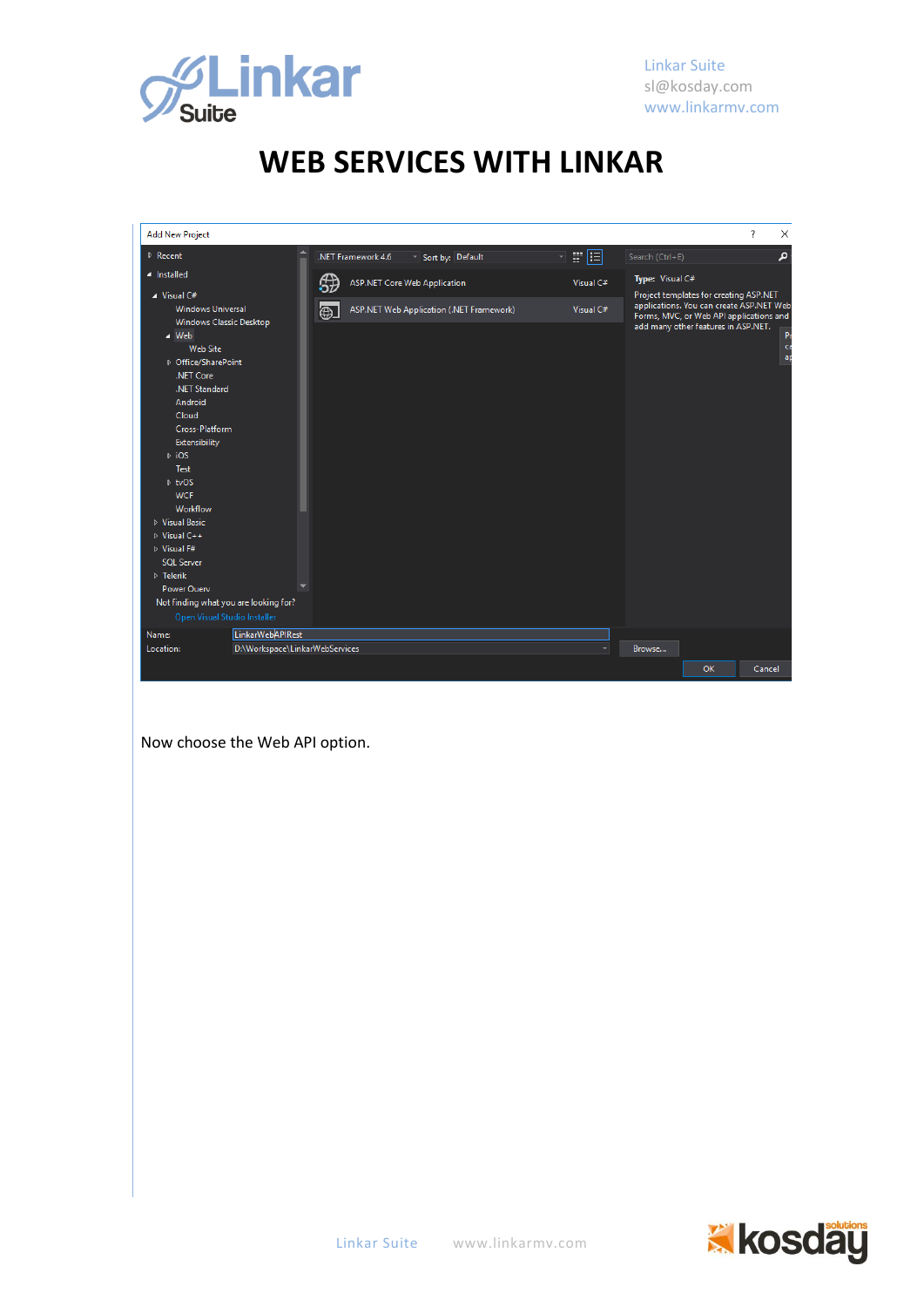

|                                       | New ASP.NET Web Application - LinkarWebAPIRest             |                                        |         |                                   | ?<br>$\times$                                                                                                                                            |
|---------------------------------------|------------------------------------------------------------|----------------------------------------|---------|-----------------------------------|----------------------------------------------------------------------------------------------------------------------------------------------------------|
| <b>ASP.NET 4.6 Templates</b><br>Empty | <b>Web Forms</b>                                           | $\overline{\phantom{a}}$<br><b>MVC</b> | Web API | <b>Single Page</b><br>Application | A project template for creating RESTful HTTP services<br>that can reach a broad range of clients including<br>browsers and mobile devices.<br>Learn more |
| Azure API App                         |                                                            |                                        |         |                                   | <b>Change Authentication</b><br>Authentication: No Authentication                                                                                        |
|                                       | Add folders and core references for:                       |                                        |         |                                   |                                                                                                                                                          |
| Web Forms                             | $\vee$ MVC                                                 | $\vee$ Web API                         |         |                                   |                                                                                                                                                          |
|                                       | <b>Enable Docker support (Requires Docker for Windows)</b> |                                        |         |                                   |                                                                                                                                                          |
| Add unit tests                        |                                                            |                                        |         |                                   |                                                                                                                                                          |
|                                       | Test project name: LinkarWebAPIRest.Tests                  |                                        |         |                                   |                                                                                                                                                          |
|                                       |                                                            |                                        |         |                                   | OK<br>Cancel                                                                                                                                             |

We must add a Reference to the **LinkarWebCommon** project created beforehand in order to use the *SubDemoLinkar* function defined there.

| Reference Manager - LinkarWebWCF |                 |                                                                       |                 |                 | $\overline{\cdot}$ | $\times$ |
|----------------------------------|-----------------|-----------------------------------------------------------------------|-----------------|-----------------|--------------------|----------|
| $\triangleright$ Assemblies      |                 |                                                                       | Search (Ctrl+E) |                 |                    | م        |
| ▲ Projects                       | Name            | Path                                                                  | Name:           |                 |                    |          |
| Solution                         | LinkarWebCommon | D:\Workspace\LinkarWebServices\LinkarWebCommon\LinkarWebCommon.csproj |                 | LinkarWebCommon |                    |          |
| $\triangleright$ COM             |                 |                                                                       |                 |                 |                    |          |
| $\triangleright$ Browse          |                 |                                                                       |                 |                 |                    |          |
|                                  |                 |                                                                       |                 |                 |                    |          |
|                                  |                 |                                                                       |                 |                 |                    |          |
|                                  |                 |                                                                       |                 |                 |                    |          |
|                                  |                 |                                                                       |                 |                 |                    |          |
|                                  |                 |                                                                       |                 |                 |                    |          |
|                                  |                 |                                                                       |                 |                 |                    |          |
|                                  |                 |                                                                       |                 |                 |                    |          |
|                                  |                 |                                                                       |                 |                 |                    |          |
|                                  |                 |                                                                       |                 |                 |                    |          |
|                                  |                 |                                                                       |                 |                 |                    |          |
|                                  |                 |                                                                       |                 |                 |                    |          |
|                                  |                 |                                                                       |                 |                 |                    |          |
|                                  |                 | Browse                                                                |                 | OK              | Cancel             |          |

This new Project will create some files by default. We must pay attention to only one of them for a basic implementation: *ValuesController.cs* in the *Controllers* folder.

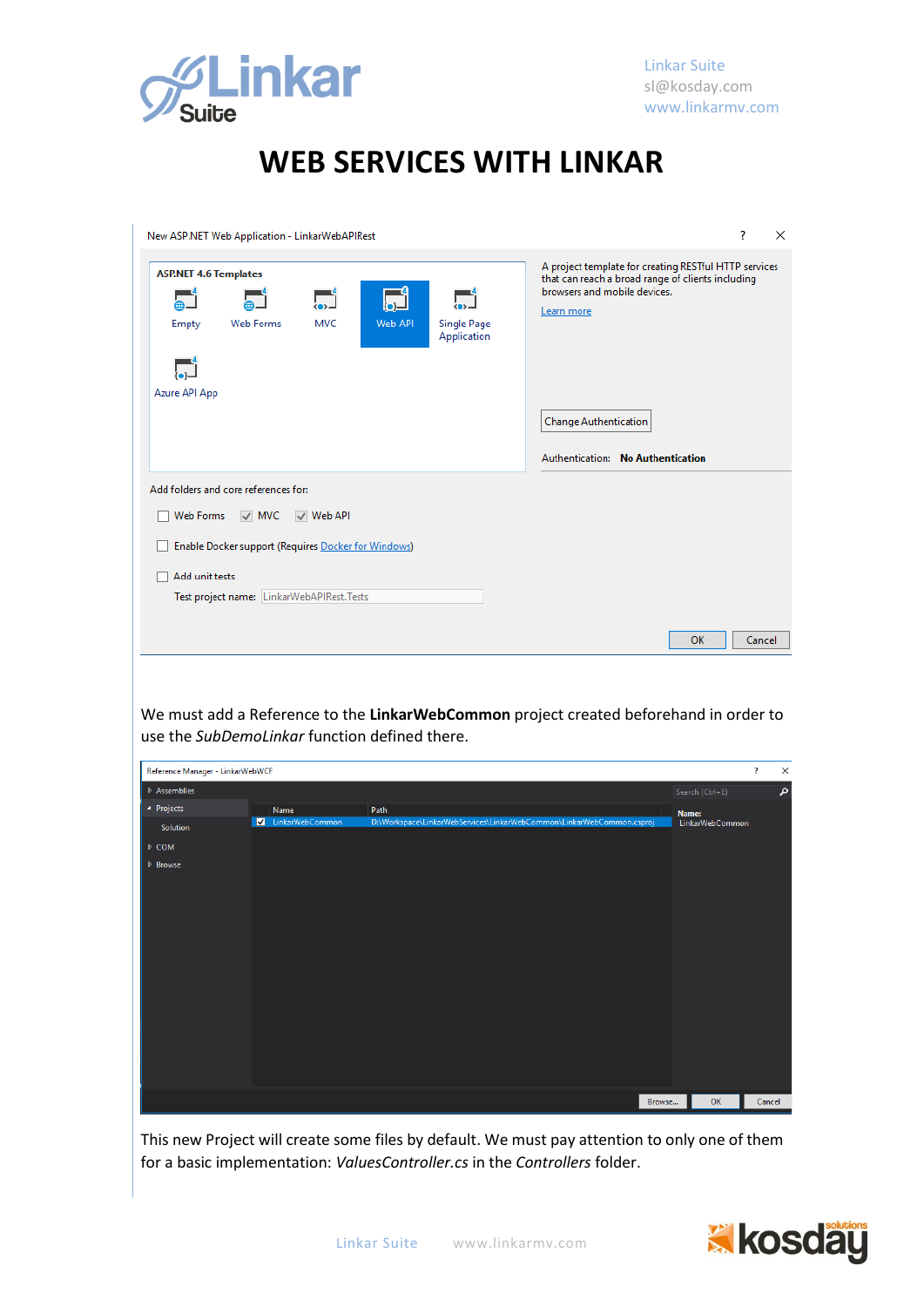

We must change its code with ours:

```
using LinkarWebCommon;
using System.Web.Http;
namespace LinkarWebAPIRest.Controllers
{
     public class ValuesController : ApiController
     {
         // GET api/values?text=hello&seconds=5
         public string Get(string text, int seconds)
         {
             //Call common project
             return Functions.SubDemoLinkar(text, seconds);
         }
     }
}
```
With this code we expose one GET method in the API inside the *Values* controller, which calls the *SubDemoLinkar*function defined beforehand in the *LinkaWebCommon* project, which also calls the SUB.DEMOLINKAR Basic subroutine in your MV account.

*PUBLISH API REST SERVICE* 

We need to publish the API REST Project. The Visual Studio Assistant can be used. Open Solution Explorer, right click on the *LinkarWebAPIRest* and select *Publish*.

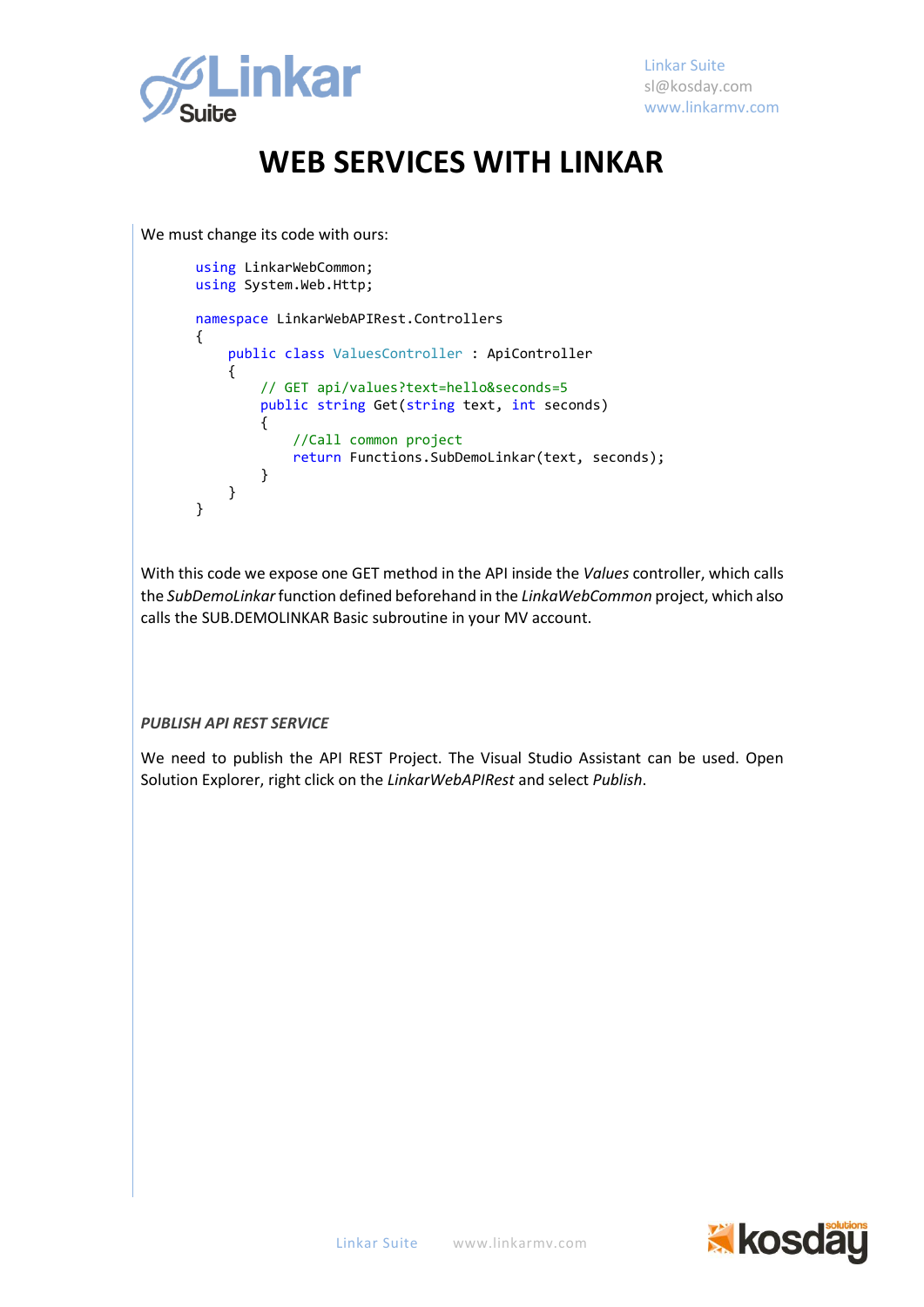

| Overview<br><b>Connected Services</b><br>Publish | <b>Publish</b><br>Publish your app to Azure or another host. Learn more                                |                  |
|--------------------------------------------------|--------------------------------------------------------------------------------------------------------|------------------|
|                                                  | Microsoft Azure<br>IIS, FTP, etc<br><b>App Service</b><br>Choose a folder<br>bin\Release\PublishOutput | Folder<br>Browse |
|                                                  | ◉<br>Publish<br><b>Continuous Delivery</b>                                                             |                  |
|                                                  | Automatically publish your application to Azure with continuous delivery<br><b>Start</b>               |                  |

#### *USING API REST SERVICE*

There are many ways that can be used to call this webservice type, for instance in a Console app. You must change the URL with your own (obtained in the previous step)

```
 string text = "hello";
           int seconds = 5;
           try
\{ using (var client = new HttpClient())
\{ client.BaseAddress = new Uri("http://localhost:50313/");
                  HttpResponseMessage res = client.GetAsync("api/values?text="
+ text + "&seconds=" + seconds).Result;
                  if (res.IsSuccessStatusCode) 
Console.WriteLine(res.Content.ReadAsStringAsync().Result);
                  else
                      Console.WriteLine("REST API ERROR: " + 
res.ReasonPhrase);
 }
 }
```
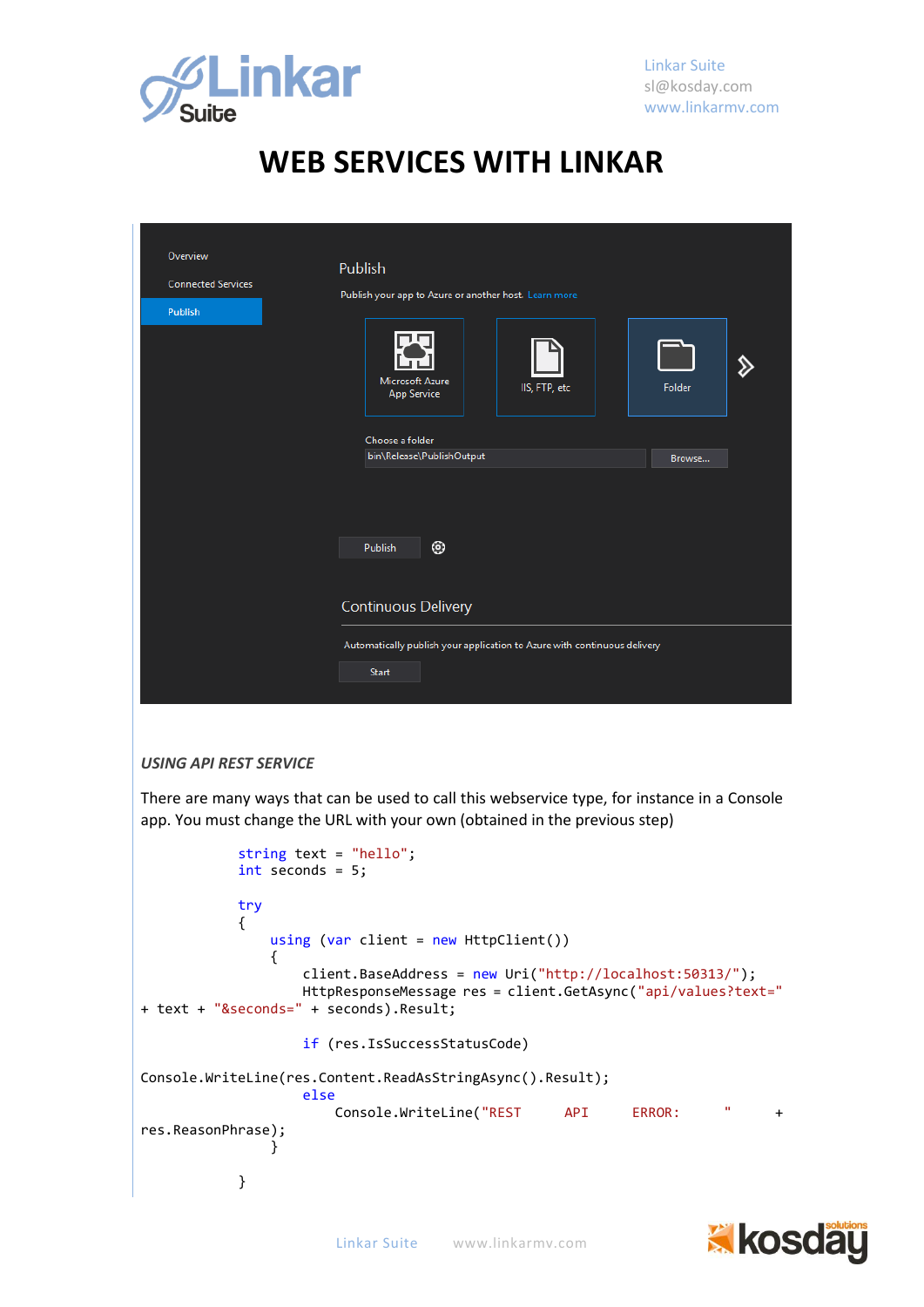

}

Linkar Suite [sl@kosday.com](mailto:sl@kosday.com) www.linkarmv.com

## **WEB SERVICES WITH LINKAR**

catch (Exception ex)

 { Console.WriteLine("REST API ERROR: " + ex.Message);